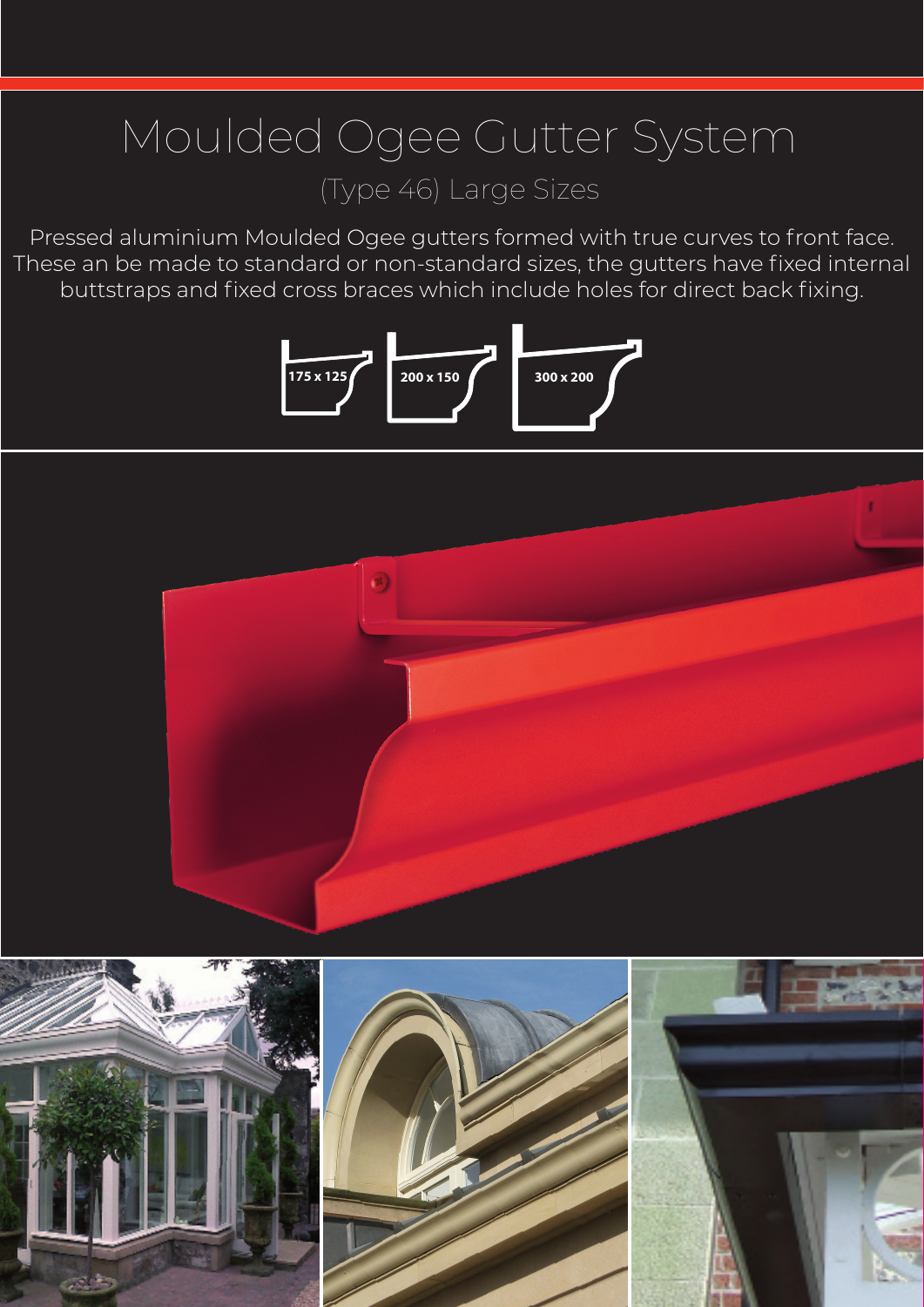# **GUTTERCRESI**

### MOULDED OGEE GUTTERING SYSTEM *(large sizes)*

### GUTTER LENGTHS

| <b>GUTTER</b><br>(mm)               | 3m | 1.5m |     |     |       | A B C D MATERIAL<br>(mm) (mm) (mm) (mm) THICKNESS |
|-------------------------------------|----|------|-----|-----|-------|---------------------------------------------------|
| 175 x 125 MOG4/1 MOG4/2 175 135 125 |    |      |     |     | - 115 |                                                   |
| 200 x 150 MOG5/1 MOG5/2 200         |    |      | 160 | 150 | 135   |                                                   |
| 300 x 200 MOG6/1 MOG6/2 300 220     |    |      |     | 200 | 200   |                                                   |





#### **OUTLETS**

|                       |                                                      |     | <b>ROUND</b>                |                  |                |
|-----------------------|------------------------------------------------------|-----|-----------------------------|------------------|----------------|
| <b>GUTTER</b><br>(mm) | 63 Ø                                                 | 75Ø | $100\,\mathrm{\varnothing}$ | 125 <sub>0</sub> | 150Ø           |
|                       | $175 \times 125$ MOG4/13* MOG4/14* MOG4/15*          |     |                             | <b>MOG4/16</b>   | <b>MOG4/17</b> |
|                       | 200 x 150 MOG5/13* MOG5/14* MOG5/15* MOG5/16*        |     |                             |                  | <b>MOG5/17</b> |
|                       | $300 \times 200$ MOG6/13* MOG6/14* MOG6/15* MOG6/16* |     |                             |                  | $MOG6/17*$     |



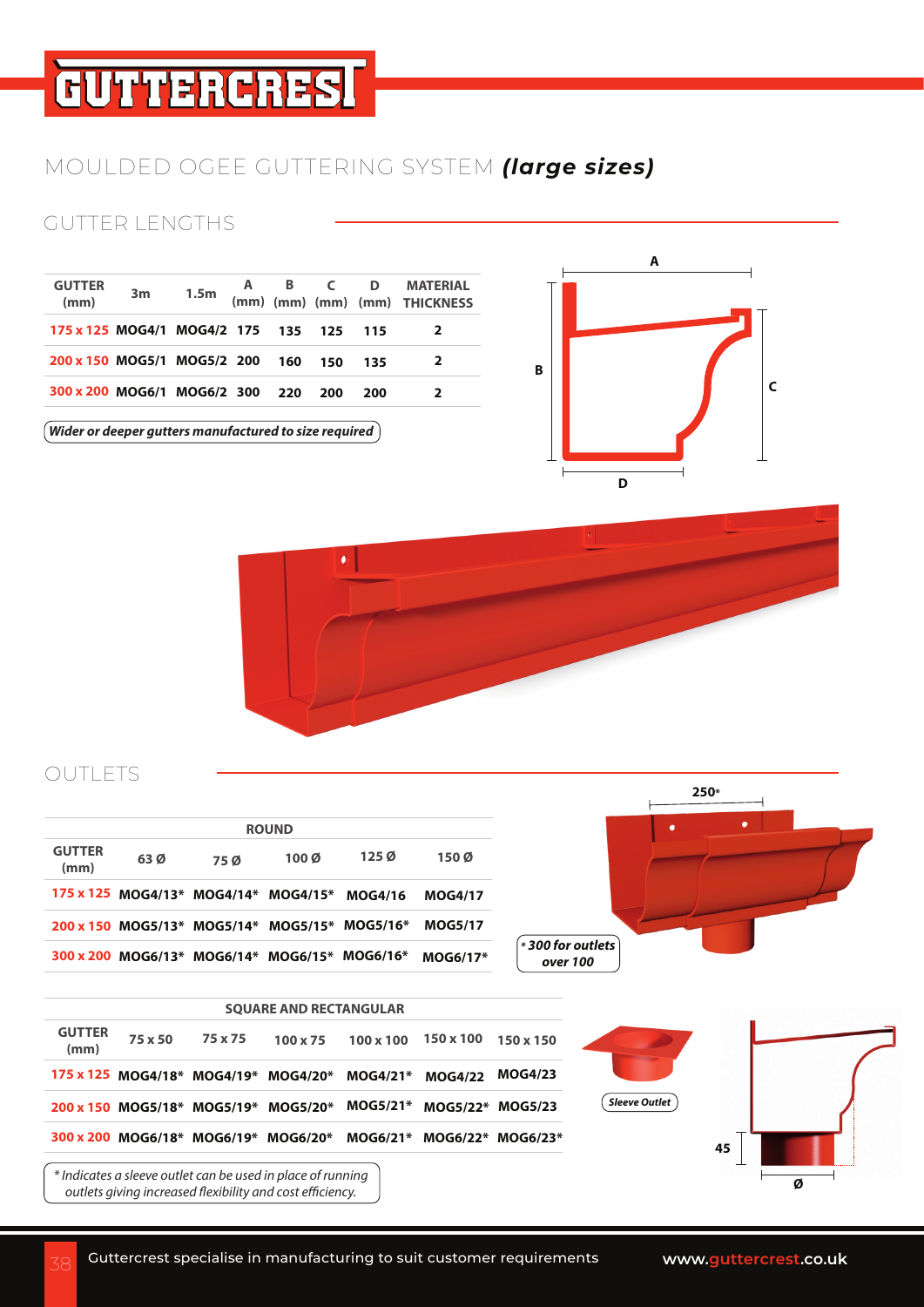# **GUTTERCRESI**

# MOULDED OGEE GUTTERING SYSTEM *(large sizes)*

#### ANGLES

| 90° EXTERNAL     |     |                        |                                                                                     | 90° INTERNAL |           |               | 135° EXTERNAL |     |               | 135° INTERNAL |           |
|------------------|-----|------------------------|-------------------------------------------------------------------------------------|--------------|-----------|---------------|---------------|-----|---------------|---------------|-----------|
| $90^\circ$       | A   | B                      | $90^\circ$                                                                          | A            | B         | $135^\circ$   | A             | B   | $135^\circ$   | A<br>(mm)     | B<br>(mm) |
| 175 x 125 MOG4/3 | 150 | 325                    | <b>MOG4/4</b>                                                                       | 325          | 150       | <b>MOG4/5</b> | 150           | 220 | <b>MOG4/6</b> | 220           | 150       |
| 200 x 150 MOG5/3 | 150 | 350                    | <b>MOG5/4</b>                                                                       | 350          | 150       | <b>MOG5/5</b> | 150           | 230 | <b>MOG5/6</b> | 230           | 150       |
| 300 x 200 MOG6/3 | 150 | 450                    | MOG6/4                                                                              | 450          | 150       | <b>MOG6/5</b> | 150           | 265 | <b>MOG6/6</b> | 265           | 150       |
|                  |     |                        |                                                                                     |              |           | A             |               |     | A             |               |           |
| <b>EXTERNAL</b>  |     |                        |                                                                                     |              | $\bullet$ |               |               |     |               |               |           |
| <b>MOG4/7</b>    |     |                        |                                                                                     |              |           |               |               |     |               |               |           |
| <b>MOG5/7</b>    |     |                        |                                                                                     |              |           |               |               |     |               |               |           |
| <b>MOG6/7</b>    |     |                        |                                                                                     |              |           |               |               |     |               |               |           |
|                  |     |                        |                                                                                     |              |           |               | B             | B   |               |               |           |
|                  |     | <b>IRREGULAR ANGLE</b> | $(mm)$ $(mm)$<br><b>INTERNAL</b><br><b>MOG4/8</b><br><b>MOG5/8</b><br><b>MOG6/8</b> |              |           | $(mm)$ $(mm)$ |               |     | $(mm)$ $(mm)$ |               | $\bullet$ |

#### STOPENDS

| <b>GUTTER</b><br>(mm) | R/H<br><b>STOPEND</b> | L/H<br><b>STOPEND</b> |
|-----------------------|-----------------------|-----------------------|
| 175 x 125             | <b>MOG4/10</b>        | <b>MOG4/11</b>        |
| 200 x 150             | <b>MOG5/10</b>        | <b>MOG5/11</b>        |
| 300 x 200             | <b>MOG6/10</b>        | <b>MOG6/11</b>        |